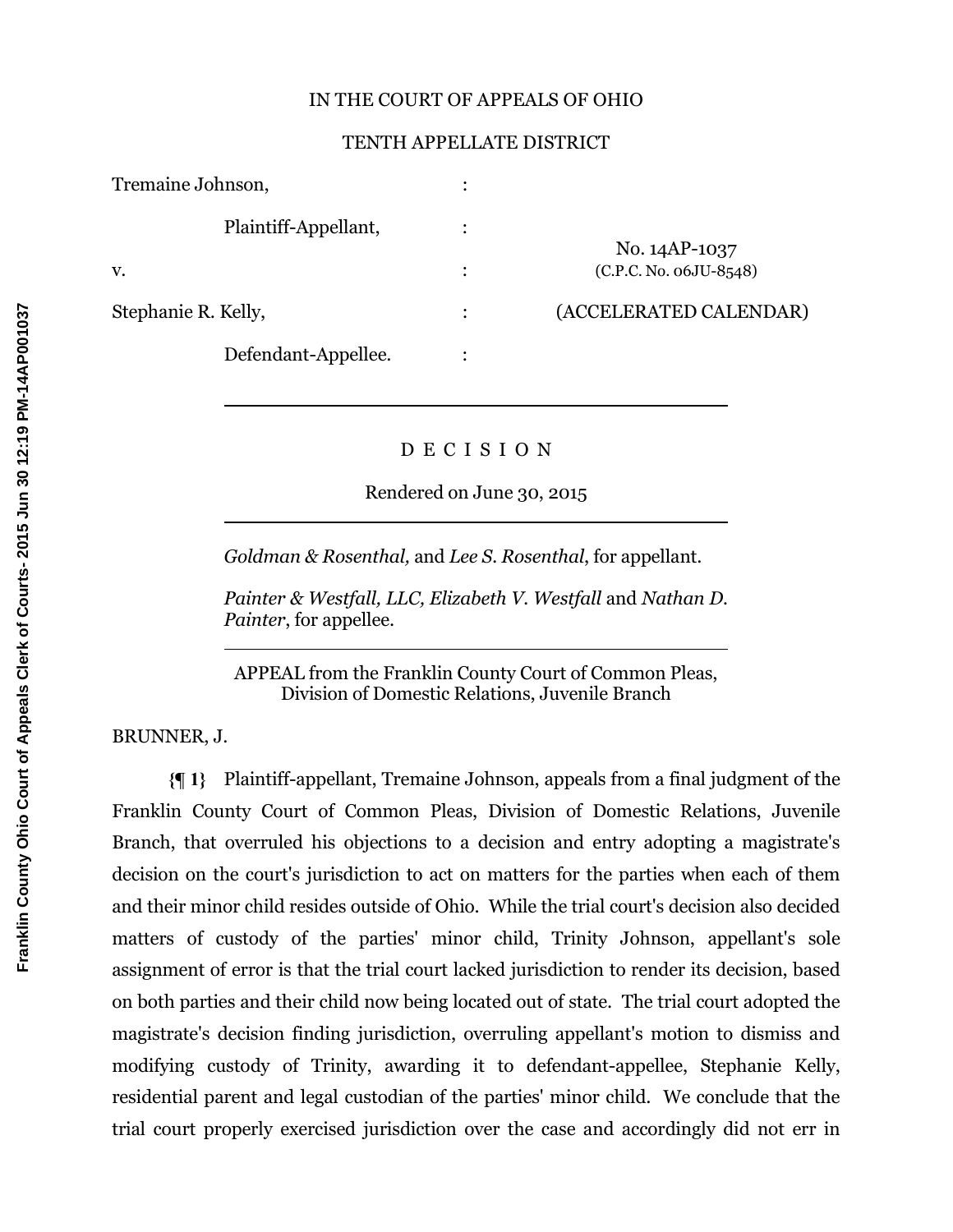overruling Johnson's objections and entering judgment. The judgment of the trial court is affirmed.

## **I. FACTS AND PROCEDURAL HISTORY**

**{¶ 2}** The litigation between the parties has a lengthy history, but the issues relevant to this appeal primarily concern the residences of the parties and Trinity's residential history. Because appellant has limited his assignment of error to the sole question of jurisdiction based on the parties' respective locations, we shall recite only the elements of the procedural history bearing on those topics at issue.

**{¶ 3}** The parties' contact with the trial court began on May 30, 2006, when Johnson filed a complaint in the Franklin County Court of Common Pleas, Division of Domestic Relations, Juvenile Branch, to establish parentage of Trinity (who was then known as Trinity Demps). At that time, Kelly and Trinity lived together in Canal Winchester, Ohio, and Johnson lived in Middletown, Ohio. On December 12, 2006, the trial court issued an agreed judgment entry finding that Johnson was the father of Trinity and changing the child's last name. In anticipation of the agreed judgment entry, on November 22, 2006, the parties signed a shared parenting plan. The plan provided, among numerous other provisions, that the mother, Kelly, would be the custodial parent. The plan also provided that Trinity would reside with her father during the entire summer. On December 12, 2006, the trial court approved the parenting plan, issued a shared parenting decree that incorporated the plan, and filed an agreed judgment entry.

**{¶ 4}** Approximately one and one-half years later, on or about July 23, 2008, Johnson filed a motion to terminate or modify the shared parenting decree on grounds that Kelly had moved out of state to an unknown address, had taken Trinity with her, and was denying Johnson his parental rights under the decree. In affidavits in support of the motion, Johnson averred that Kelly had first moved to Orlando, Florida and then to Las Vegas, Nevada, but he did not know her exact address at the Las Vegas location or her current address. Johnson also asserted by affidavit that he was a cook in the United States Army and as a result was no longer stationed in Ohio, but, instead, at Fort Campbell in Kentucky. Citing these circumstances, Johnson asserted to the trial court that neither the parents nor Trinity, was residing in the state of Ohio.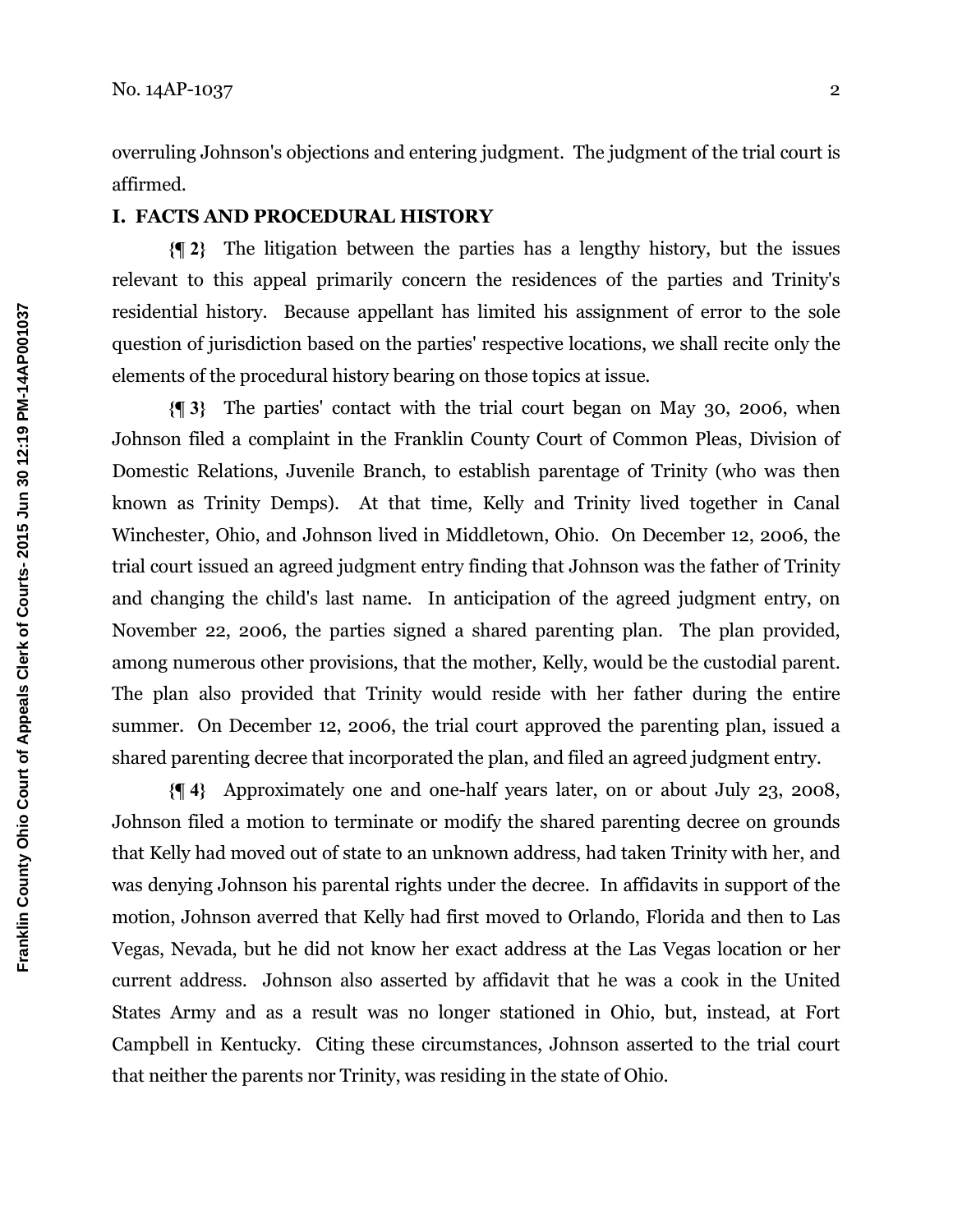**{¶ 5}** Because Johnson averred that he was unaware of Kelly's address, service was attempted on Kelly by publication. On December 15, 2008, the court held a hearing that Kelly did not attend. Following the hearing, on December 26, 2008, the court issued an entry terminating the shared parenting decree adopted in 2006 and in its place named Johnson the new custodial parent.

**{¶ 6}** On January 9, 2009, Kelly filed objections to the decision and entry together with a motion to vacate the judgment on grounds that she had not been served or notified despite the fact that Johnson knew where she lived and how to reach her. Kelly filed a number of exhibits in support of her motion, including chat and e-mail records showing that she and Johnson had been communicating with each other in September, October, and December 2008. These documents indicated that Kelly had explicitly said that neither she nor her attorney had received any notification of filings and that Johnson failed to indicate that he had initiated any new court proceedings, even when asked about it and even though he exchanged numerous chat messages with Kelly the day before the December 15, 2008 hearing. The record also revealed that in October 2008 (well before the December hearing) Kelly informed Johnson that she was living with her parents in Michigan. Based on this material, on March 10, 2009, the court sustained Kelly's objections to the decision and entry modifying custody of Trinity and vacated the December 26, 2008 entry. Thereafter, the original parenting decree from 2006 went back into effect and Kelly was once again the custodial parent. The court noted at that time, in a September 1, 2009 order reinstating the original decree, that none of the parties "currently resides in the state of Ohio."

**{¶ 7}** On February 5, 2010, following hearings with the participation of both parties on the merits of Johnson's motion to modify or terminate, the trial court again terminated the prior decree and shared parenting plan and made Johnson the residential parent and legal custodian of Trinity. After the parties requested the trial court issue findings of fact and conclusions of law, the court did so on May 24, 2010, and cited Kelly's actions and behavior in frequently moving as reasons for its decision to award custody to Johnson. On August 13, 2010, the trial court overruled Kelly's objections to the February 5, 2010 decision.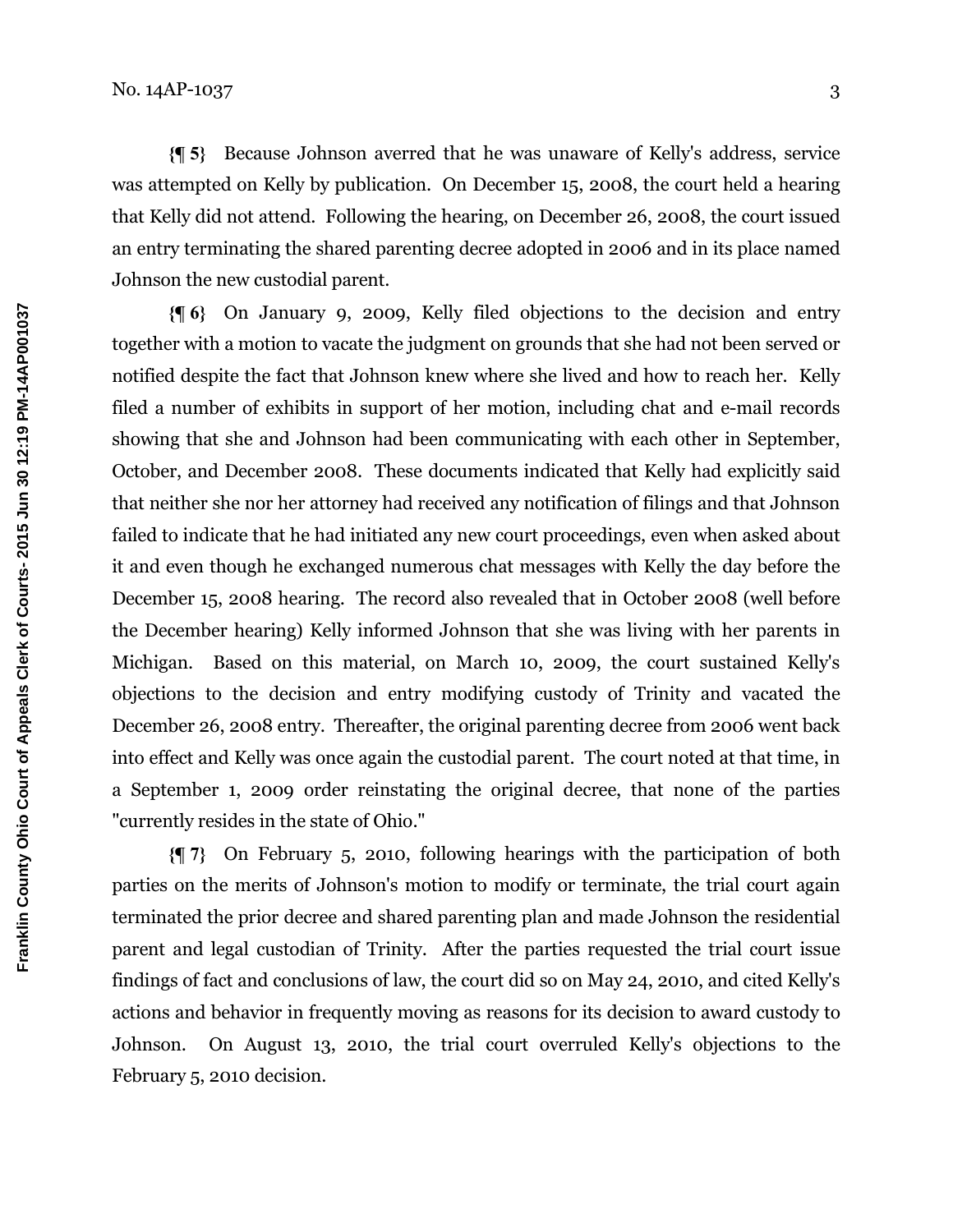**{¶ 8}** In January 2011, Johnson moved to North Carolina. Approximately six months later, on July 26, 2011, Kelly moved the trial court for a modification of parental rights and requested that she be made the custodial parent. This request was apparently motivated in part by the fact that Johnson was shortly to be deployed to Afghanistan, in part because Johnson frequently relocated (as a result of his military service), and in part because Johnson allegedly failed to honor court-ordered parenting time between Trinity and Kelly. Before the trial court could rule on this motion, the parties agreed to a temporary order allowing Trinity to live with Kelly for the duration of Johnson's deployment and appointing a guardian ad litem to ensure that Kelly did not relocate again without notice. The temporary order was to terminate upon Johnson's return from deployment in Afghanistan.

**{¶ 9}** Sometime near the end of September 2012, Johnson returned from deployment and traveled to Middletown, Ohio to marry his fiancée (not Kelly). While in Middletown, Johnson was involved in an incident outside a bar and as a result was indicted for felonious assault. Based on the indictment, on December 11, 2012, the trial court gave temporary custody to Kelly. Johnson was ultimately convicted of inducing panic, a misdemeanor of the second degree. The record does not reflect exactly when Johnson's criminal law matters resolved, but Trinity was returned to him on January 1, 2013.

**{¶ 10}** On November 18, 2013, Kelly renewed her motion to modify parental rights. On July 7, 2014, the guardian ad litem filed a report recommending custody of Trinity be awarded to Kelly. In her report, the guardian ad litem supported her reasons for recommending custody of Trinity to Kelly, in part due to increased stability in Kelly's living situation, another military relocation by Johnson (this one to Hawaii in August 2014), the wishes of Trinity, Johnson's criminal indictment and conviction from 2012, and a record of domestic disturbance calls between Johnson and his new wife. The next day, July 8, 2014, Johnson filed a motion to dismiss Kelly's motions to modify parental rights on grounds that the common pleas court no longer had continuing subject-matter jurisdiction over the issues in the case when neither the parties nor Trinity resided in Ohio.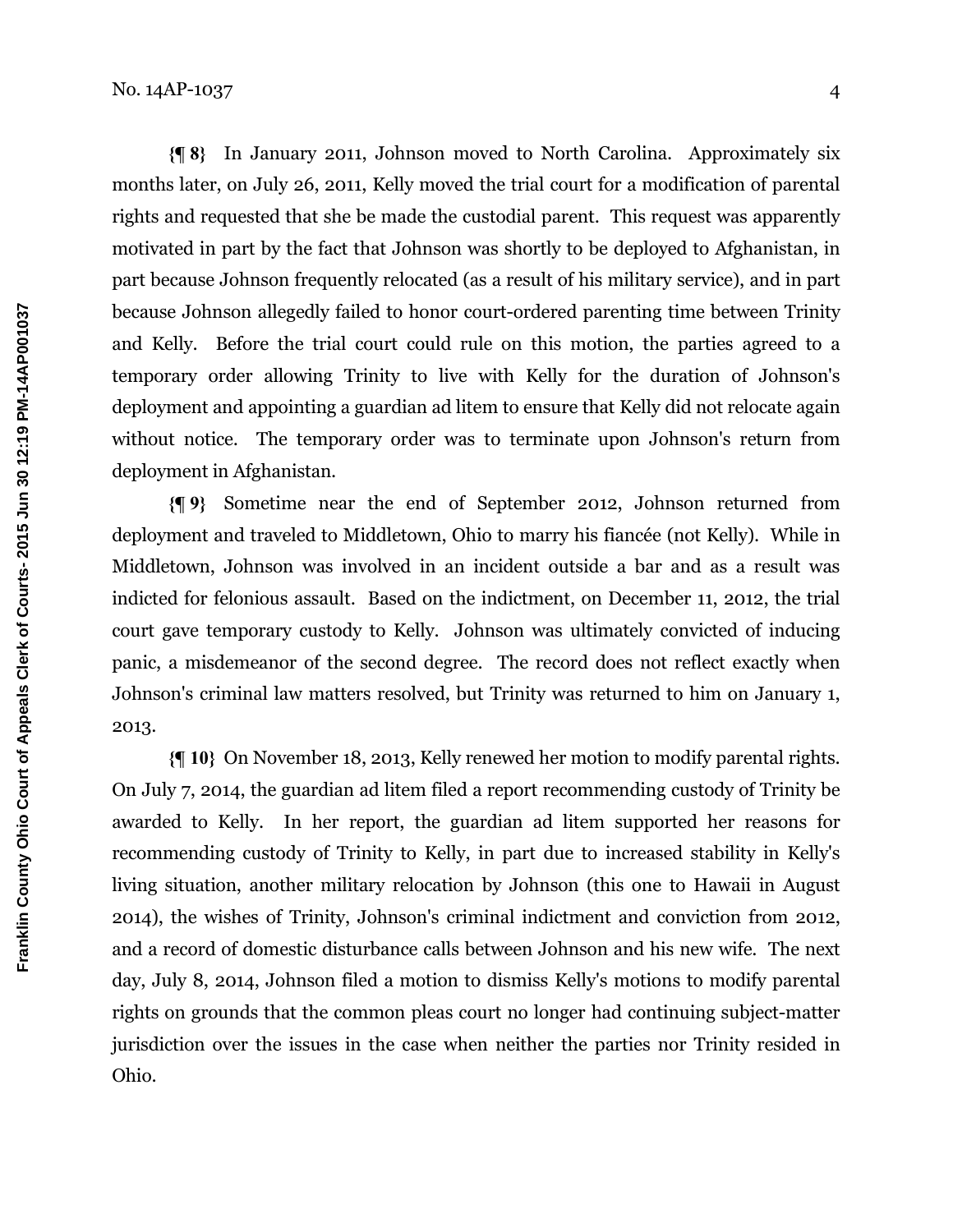**{¶ 11}** On September 19, 2014, the trial court denied Johnson's motion to dismiss and issued a decision and entry designating Kelly residential parent and granting her legal custody of Trinity. Johnson, on October 2, 2014, filed objections to the decision. On November 17, 2014, the trial court overruled the objections, affirmed the prior decision, and ordered Johnson to comply with the September 19, 2014 decision and cooperate in delivering Trinity into the custody of Kelly. Johnson now appeals.

## **II. ASSIGNMENT OF ERROR**

**{¶ 12}** Johnson argues a single assignment of error for our review:

The Court erred in overruling Plaintiff-Appellant's Objections to Magistrate's Decision because the Court lacked subject matter jurisdiction over the custody issues relating to the minor child.

### **III. DISCUSSION**

**{¶ 13}** When reviewing a determination of subject-matter jurisdiction we use a de novo standard of review. *Slaughter v. Slaughter*, 10th Dist. No. 11AP-997, 2012-Ohio-3973, ¶ 14, citing *Kingsley v. Ohio State Personnel Bd. of Rev*., 10th Dist. No. 10AP-875, 2011-Ohio-2227, ¶ 27; *Mulatu v. Girsha*, 12th Dist. No. CA2011-07-051, 2011-Ohio-6226, ¶ 26.

**{¶ 14}** R.C. 3127.15 sets forth the grounds for invoking the subject-matter jurisdiction of the Ohio Courts of Common Pleas in child custody proceedings. It is undisputed that the trial court properly exercised jurisdiction at the outset of this litigation when both parents and Trinity resided in Ohio. The threshold question presented in this appeal is whether, when the parties and Trinity no longer resided in Ohio, the trial court lost jurisdiction.

**{¶ 15}** R.C. 3127.16 provides for exclusive continuing jurisdiction over cases in which a custody determination has been made as follows:

> Except as otherwise provided in section 3127.18 of the Revised Code, a court of this state that has made a child custody determination consistent with section 3127.15 or 3127.17 of the Revised Code has exclusive, continuing jurisdiction over the determination until the court or a court of another state determines that the child, the child's parents, and any person acting as a parent do not presently reside in this state.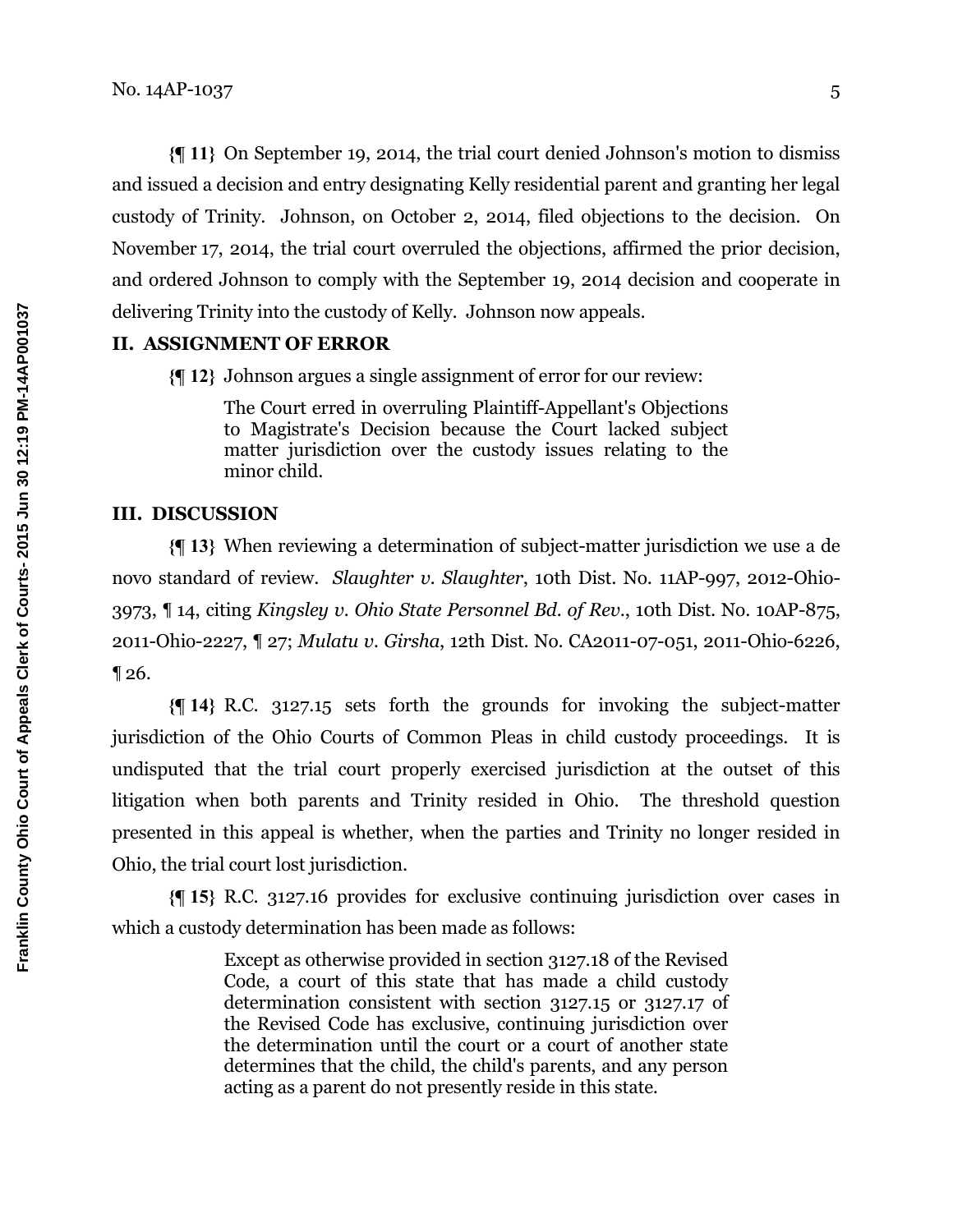R.C. 3127.16 was enacted pursuant to the successor to the Uniform Child Custody Jurisdiction Act, the Uniform Child Custody Jurisdiction and Enforcement Act ("UCCJEA"). 2003 S.B. No. 185. The Supreme Court of Ohio has recognized that the purposes of these acts were " 'to avoid jurisdictional competition and conflict with courts of other jurisdictions' in custody matters" and to give " 'jurisdictional priority and exclusive continuing jurisdiction to the home state.' " *Rosen v. Celebrezze*, 117 Ohio St.3d 241, 2008-Ohio-853, ¶ 20-21, quoting *In re Palmer*, 12 Ohio St.3d 194, 196 (1984) and Annotation, Construction and Operation of Uniform Child Custody Jurisdiction and Enforcement Act (2002), 100 A.L.R.5th 1, 20, Section 2[b].

**{¶ 16}** Ohio courts of appeals have held that an Ohio court must relinquish continuing exclusive jurisdiction under R.C. 3127.16 when the parents and child do not reside in Ohio and where another court is claiming jurisdiction over the custody issues. *See Slaughter* at¶ 22-37 (finding that the Ohio trial court properly determined that it lacked jurisdiction where neither parents nor child resided in Ohio, and a court in Florida, where mother and child resided, had asserted jurisdiction); *Lafi v. Lafi*, 2d Dist. No. 2007 CA 37, 2008-Ohio-1871, ¶ 4-5, 13 (finding no error in a determination that an Ohio trial court lacked jurisdiction where neither parents nor child resided in Ohio and a Michigan court, where mother and child resided, had indicated an intent to exercise jurisdiction).

**{¶ 17}** However, Ohio courts of appeals have also held that where another court has *not* indicated an intent to take jurisdiction, R.C. 3127.16 does not completely deprive an Ohio court of jurisdiction but merely deprives it of "exclusive" jurisdiction. *Robinette v. Bryant*, 4th Dist. No. 12CA20, 2013-Ohio-2889, ¶ 12-19 (affirming a trial court's assertion of jurisdiction despite the fact that both parents and child resided out of state where "the magistrate communicated with the Kentucky court [where one parent had filed a second custody action] and 'proceeded with the case understanding Kentucky's agreement that Ohio was properly exercising its jurisdiction regarding this case' "); *Mulatu* (reversing a decision wherein a trial court held there was no subject-matter jurisdiction, because even though neither parents nor child resided in Ohio no other court had asserted jurisdiction).

**{¶ 18}** In this case Johnson currently resides in Hawaii and Kelly resides in Michigan. Neither the child nor the parties have been located in Ohio for several years.